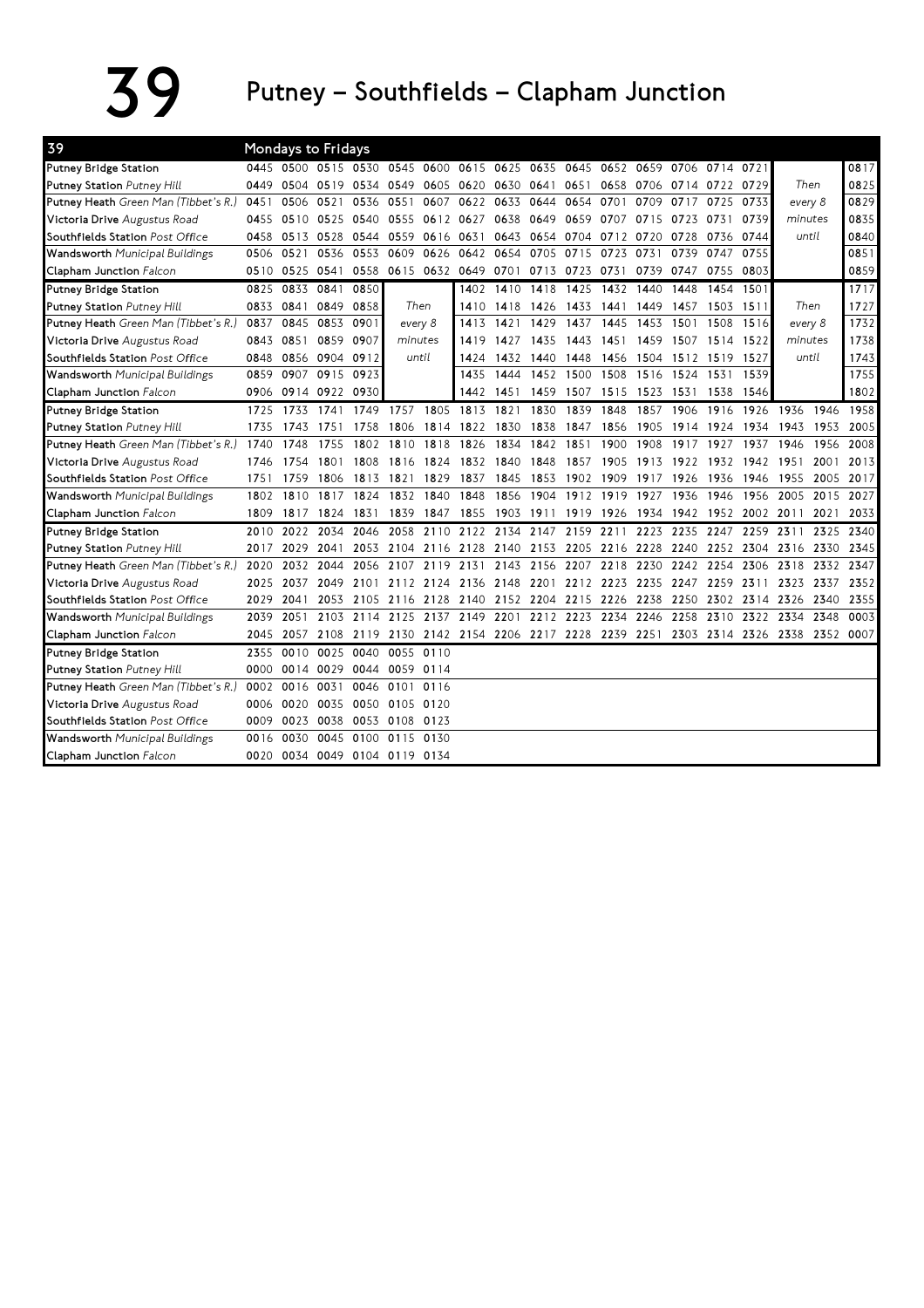| 39                                                              | Saturdays (also Good Friday) |                        |                     |                                                          |              |                     |           |                     |                     |      |           |                                                             |           |                |      |                                                             |           |                      |
|-----------------------------------------------------------------|------------------------------|------------------------|---------------------|----------------------------------------------------------|--------------|---------------------|-----------|---------------------|---------------------|------|-----------|-------------------------------------------------------------|-----------|----------------|------|-------------------------------------------------------------|-----------|----------------------|
| <b>Putney Bridge Station</b>                                    |                              | 0445 0500              | 0514                |                                                          |              |                     | 0629 0644 |                     | 0659 0714 0729 0744 |      |           | 0757                                                        | 0812      |                |      | 0852                                                        | 0858      | 0905                 |
| Putney Station Putney Hill                                      |                              | 0449 0504 0518         |                     | Then                                                     |              | 0633 0648           |           | 0703 0718 0733 0748 |                     |      |           | 0802 0817                                                   |           | Then           |      | 0857                                                        | 0904 0912 |                      |
| Putney Heath Green Man (Tibbet's R.)                            | 0451                         | 0506                   | 0520                | every 15                                                 |              | 0635                | 0650      | 0705                | 0720                | 0735 | 0750      | 0804                                                        | 0819      | every 8        |      | 0859                                                        | 0907      | 0915                 |
| Victoria Drive Augustus Road                                    | 0455                         | 0510                   | 0524                | minutes                                                  |              | 0639                | 0654      | 0710 0725           |                     | 0740 | 0755      | 0809                                                        | 0824      | minutes        |      | 0904                                                        | 0912      | 0920                 |
| Southfields Station Post Office                                 | 0458                         | 0513                   | 0527                | until                                                    |              | 0642                | 0657      | 0714 0729           |                     | 0744 | 0759      | 0813 0828                                                   |           | until          |      | 0908                                                        | 0916 0924 |                      |
| Wandsworth Municipal Buildings                                  | 0505                         | 0520                   | 0534                |                                                          |              | 0649                | 0704      | 0722                | 0737                | 0752 | 0807      | 0822                                                        | 0837      |                |      | 0917                                                        | 0925      | 0933                 |
| Clapham Junction Falcon                                         | 0509                         | 0524                   | 0538                |                                                          |              | 0653                | 0709      | 0727                | 0742 0757           |      | 0813      | 0828 0843                                                   |           |                |      | 0923                                                        | 0931      | 0939                 |
| Putney Bridge Station                                           | 0913                         | 0921                   | 0928                | 0936                                                     | 0943         | 0950                | 0958      | 1006                | 1013                | 1020 | 1027      |                                                             |           | 1451           | 1459 |                                                             |           | 1739                 |
| Putney Station Putney Hill                                      | 0920                         | 0928                   |                     | 0936 0944                                                | 0951         | 0958                | 1006      | 1014                | 1021                | 1028 | 1036      | Then                                                        |           | 1500           | 1507 | Then                                                        |           | 1747                 |
| Putney Heath Green Man (Tibbet's R.)                            | 0923                         | 0931                   | 0939                | 0947                                                     | 0954         | 1001                | 1009      | 1017                | 1024                | 1031 | 1039      | every 8                                                     |           | 1503           | 1510 | every 8                                                     |           | 1750                 |
| Victoria Drive Augustus Road                                    | 0928                         | 0936                   | 0944                | 0952                                                     | 0959         | 1006                | 1014      | 1022                | 1029                | 1037 | 1045      | minutes                                                     |           | 1509           | 1516 | minutes                                                     |           | 1756                 |
| Southfields Station Post Office                                 |                              | 0932 0940              | 0948                | 0956                                                     | 1003         | 1011                | 1019      | 1027                | 1034                | 1042 | 1050      | until                                                       |           | 1514           | 1521 | until                                                       |           | 1801                 |
| Wandsworth Municipal Buildings                                  | 0941                         | 0949                   | 0957                | 1005                                                     | 1013         | 1021                | 1029      | 1037                | 1045                | 1053 | 1101      |                                                             |           | 1525           | 1532 |                                                             |           | 1812                 |
| Clapham Junction Falcon                                         | 0947                         | 0955                   | 1003                | 1012                                                     | 1020         | 1028 1036           |           | 1044 1052           |                     | 1100 | 1108      |                                                             |           | 1532           | 1539 |                                                             |           | 1819                 |
| Putney Bridge Station                                           | 1747                         | 1755                   | 1803                | 1811                                                     | 1819         | 1827                | 1838      | 1849                | 1900                | 1910 | 1922      | 1934                                                        | 1946      | 1958           | 2010 | 2022                                                        | 2034      | 2046                 |
| Putney Station Putney Hill                                      | 1755                         | 1803                   | 1810                | 1818                                                     | 1826         | 1834                | 1845      | 1856                | 1906                | 1916 | 1928      | 1940                                                        | 1952 2004 |                | 2016 | 2028                                                        | 2040      | 2052                 |
| Putney Heath Green Man (Tibbet's R.)                            | 1758                         | 1806                   | 1813                | 1821                                                     | 1829         | 1837                | 1848      | 1859                | 1909                | 1919 | 1931      | 1943                                                        | 1955      | 2007           | 2019 | 2031                                                        | 2043      | 2055                 |
| Victoria Drive Augustus Road                                    | 1804                         | 1811                   | 1818                | 1826                                                     | 1834         | 1842                | 1853      | 1904 1914           |                     | 1924 | 1936      | 1948                                                        | 2000      | 2012           | 2024 | 2036                                                        | 2048      | 2100                 |
| Southfields Station Post Office                                 | 1808                         | 1815                   | 1822                | 1830                                                     | 1838         | 1846                | 1857      | 1908                | 1918                | 1928 | 1940      | 1952 2004                                                   |           | 2016 2028 2040 |      |                                                             | 2052 2104 |                      |
| Wandsworth Municipal Buildings                                  | 1819                         | 1826                   | 1833                | 1841                                                     | 1849         | 1857                | 1908      | 1918                | 1928                | 1938 | 1950      | 2002                                                        | 2013      | 2025           | 2037 | 2049                                                        | 2101      | 2112                 |
| Clapham Junction Falcon                                         | 1826                         |                        | 1833 1840           | 1848                                                     | 1856         | 1904 1914 1924 1934 |           |                     |                     | 1944 |           | 1956 2008 2019 2031                                         |           |                | 2043 | 2055                                                        | 2106 2117 |                      |
| Putney Bridge Station                                           | 2058                         |                        |                     | 2234                                                     | 2246         | 2258                | 2310      | 2325                | 2340                | 2355 | 0010      | 0025                                                        | 0040      | 0055           | 0110 |                                                             |           |                      |
| Putney Station Putney Hill                                      | 2104                         |                        | Then                | 2240                                                     |              | 2252 2304 2316      |           | 2331 2346           |                     | 0001 | 0015      | 0030                                                        | 0045      | 0100           | 0115 |                                                             |           |                      |
| Putney Heath Green Man (Tibbet's R.)                            | 2106                         | every 12               |                     | 2242                                                     | 2254         | 2306                | 2318      | 2333                | 2348                | 0003 | 0017      | 0032                                                        | 0047      | 0102           | 0117 |                                                             |           |                      |
| Victoria Drive Augustus Road                                    | 2111                         | minutes                |                     | 2247                                                     | 2259         | 2310                | 2322      |                     | 2337 2352           | 0007 | 0021      | 0036                                                        | 0051      | 0106           | 0121 |                                                             |           |                      |
| Southfields Station Post Office                                 | 2115                         |                        | until               | 2251                                                     |              | 2303 2314           | 2326      | 2341                | 2356                |      | 0010 0024 | 0039                                                        | 0054      | 0109           | 0124 |                                                             |           |                      |
| Wandsworth Municipal Buildings                                  | 2123                         |                        |                     | 2259                                                     | 2310         | 2321                | 2333      | 2348                | 0003                | 0017 | 0031      | 0046                                                        | 0101      | 0116           | 0131 |                                                             |           |                      |
| Clapham Junction Falcon                                         | 2128                         |                        |                     |                                                          |              |                     |           |                     |                     |      |           | 2304 2315 2326 2338 2353 0008 0022 0036 0051 0106 0121 0136 |           |                |      |                                                             |           |                      |
|                                                                 |                              |                        |                     |                                                          |              |                     |           |                     |                     |      |           |                                                             |           |                |      |                                                             |           |                      |
|                                                                 |                              |                        |                     |                                                          |              |                     |           |                     |                     |      |           |                                                             |           |                |      |                                                             |           |                      |
| 39                                                              |                              |                        |                     | Sundays and other Public Holidays (except Christmas Day) |              |                     |           |                     |                     |      |           |                                                             |           |                |      |                                                             |           |                      |
| Putney Bridge Station                                           | 0635                         | 0650                   | 0705 0720           |                                                          |              | 0735 0750 0805      |           | 0820                |                     |      |           | 0832 0843 0854 0905 0917 0929                               |           |                | 0941 | 0951                                                        | 1003      |                      |
| <b>Putney Station Putney Hill</b>                               | 0639                         | 0654                   |                     | 0709 0724                                                | 0739         | 0754 0810           |           | 0825                | 0837                | 0848 | 0859      | 0910 0922                                                   |           | 0934           | 0946 | 0957                                                        | 1009      | 1014<br>1020         |
| Putney Heath Green Man (Tibbet's R.)                            | 0641                         | 0656                   | 0711                | 0726                                                     | 0741         | 0756                | 0812      | 0827                | 0839                | 0851 | 0902      | 0913                                                        | 0925      | 0937           | 0949 | 1000                                                        | 1012      | 1023                 |
| Victoria Drive Augustus Road                                    | 0645                         | 0700                   | 0715 0730           |                                                          | 0745         | 0800                | 0816      | 0831                | 0843                | 0855 | 0906      | 0918                                                        | 0930      | 0942           | 0954 | 1005                                                        | 1017      | 1028                 |
| Southfields Station Post Office                                 | 0648                         | 0703                   | 0718                | 0733                                                     | 0748         | 0804                | 0820      | 0835                | 0847                | 0859 | 0910      | 0922                                                        | 0934      | 0946           | 0958 | 1009                                                        | 1021      |                      |
| Wandsworth Municipal Buildings                                  | 0655                         | 0710                   | 0725                | 0740                                                     | 0755         | 0812                | 0828      | 0843                | 0855                | 0907 | 0919      | 0931                                                        | 0943      | 0955           | 1007 | 1019                                                        | 1031      | 1032<br>1043         |
| Clapham Junction Falcon                                         | 0659                         | 0714                   |                     | 0729 0744 0759 0817 0833                                 |              |                     |           | 0848                | 0900                |      | 0912 0924 | 0936 0948                                                   |           | 1001           | 1013 | 1025                                                        | 1037      |                      |
| <b>Putney Bridge Station</b>                                    | 1025                         | 1036                   | 1048                | 1058                                                     |              |                     | 1634      | 1646                | 1658                | 1710 | 1722      | 1734                                                        | 1746      | 1758           | 1810 | 1822                                                        | 1834      |                      |
| Putney Station Putney Hill                                      | 1031                         | 1043                   | 1055                | 1106                                                     | Then         |                     | 1642      | 1654                | 1705                | 1717 | 1729      | 1741                                                        | 1753      | 1805           | 1817 | 1829                                                        | 1841      | 1853                 |
| Putney Heath Green Man (Tibbet's R.)                            | 1034                         | 1046                   | 1058                | 1109                                                     | every 12     |                     | 1645      | 1657                | 1708                | 1720 | 1732      | 1744                                                        | 1756      | 1808           | 1820 | 1832                                                        | 1844      | 1049<br>1846<br>1856 |
| Victoria Drive Augustus Road                                    |                              |                        | 1039 1051 1103 1115 |                                                          | minutes      |                     |           |                     |                     |      |           |                                                             |           |                |      | 1651 1703 1713 1725 1737 1749 1801 1813 1825 1837 1849 1901 |           |                      |
| Southfields Station Post Office                                 | 1044                         |                        | 1056 1108 1120      |                                                          |              | until               |           | 1656 1708 1718      |                     | 1730 |           | 1742 1754 1805 1817 1829 1841                               |           |                |      |                                                             | 1853      | 1905                 |
| Wandsworth Municipal Buildings                                  |                              |                        | 1055 1107 1119 1131 |                                                          |              |                     |           |                     |                     |      |           |                                                             |           |                |      | 1707 1719 1729 1741 1753 1805 1815 1827 1839 1851 1903 1914 |           |                      |
| Clapham Junction Falcon                                         |                              |                        | 1101 1114 1126 1138 |                                                          |              |                     | 1714      |                     |                     |      |           |                                                             |           |                |      | 1725 1735 1747 1759 1811 1821 1833 1845 1857 1909 1920      |           |                      |
| <b>Putney Bridge Station</b>                                    |                              |                        |                     | 1858 1910 1922 1934 1946                                 |              |                     |           |                     |                     |      |           |                                                             |           |                |      | 2046 2058 2110 2122 2134 2146 2158 2210 2222 2234 2246      |           |                      |
| Putney Station Putney Hill                                      |                              |                        | 1905 1916 1928 1940 |                                                          | 1952         | Then                |           |                     |                     |      |           |                                                             |           |                |      | 2052 2104 2115 2127 2139 2151 2203 2215 2227 2239 2251      |           |                      |
| Putney Heath Green Man (Tibbet's R.) 1908 1919 1931 1943 1955   |                              |                        |                     |                                                          |              | every 12            |           |                     |                     |      |           |                                                             |           |                |      | 2055 2107 2118 2130 2142 2154 2205 2217 2229 2241 2253      |           |                      |
|                                                                 |                              |                        | 1913 1924 1936 1948 |                                                          | 2000         | minutes             |           |                     |                     |      |           |                                                             |           |                |      | 2100 2112 2123 2135 2147 2159 2210 2222 2234 2246 2258      |           |                      |
| Victoria Drive Augustus Road<br>Southfields Station Post Office |                              |                        |                     | 1917 1928 1940 1952 2004                                 |              | until               |           |                     |                     |      |           |                                                             |           |                |      | 2104 2115 2126 2138 2150 2202 2213 2225 2237 2249 2301      |           |                      |
| Wandsworth Municipal Buildings                                  |                              |                        | 1926 1937 1949 2001 |                                                          | 2012         |                     |           |                     |                     |      |           | 2112 2123 2134 2146 2158 2210 2221                          |           |                |      | 2233 2245 2257 2309                                         |           |                      |
| Clapham Junction Falcon                                         |                              |                        | 1932 1943 1955 2006 |                                                          | 2017         |                     |           |                     |                     |      |           |                                                             |           |                |      | 2117 2128 2139 2151 2203 2215 2226 2238 2250 2302 2313      |           |                      |
| <b>Putney Bridge Station</b>                                    |                              | 2258 2310              |                     |                                                          | 0110         |                     |           |                     |                     |      |           |                                                             |           |                |      |                                                             |           |                      |
| <b>Putney Station Putney Hill</b>                               |                              | 2303 2315              | Then                |                                                          | 0115         |                     |           |                     |                     |      |           |                                                             |           |                |      |                                                             |           |                      |
|                                                                 |                              | 2305 2317              |                     | every 15                                                 | 0117         |                     |           |                     |                     |      |           |                                                             |           |                |      |                                                             |           |                      |
| Putney Heath Green Man (Tibbet's R.)                            |                              | 2309 2321              | minutes             |                                                          | 0121         |                     |           |                     |                     |      |           |                                                             |           |                |      |                                                             |           |                      |
| Victoria Drive Augustus Road                                    |                              |                        |                     | until                                                    |              |                     |           |                     |                     |      |           |                                                             |           |                |      |                                                             |           |                      |
| Southfields Station Post Office                                 |                              | 2312 2324              |                     |                                                          | 0124         |                     |           |                     |                     |      |           |                                                             |           |                |      |                                                             |           |                      |
| Wandsworth Municipal Buildings<br>Clapham Junction Falcon       |                              | 2320 2332<br>2324 2336 |                     |                                                          | 0132<br>0136 |                     |           |                     |                     |      |           |                                                             |           |                |      |                                                             |           |                      |

Operated by London General

www.londonbusroutes.net

(6.1.18)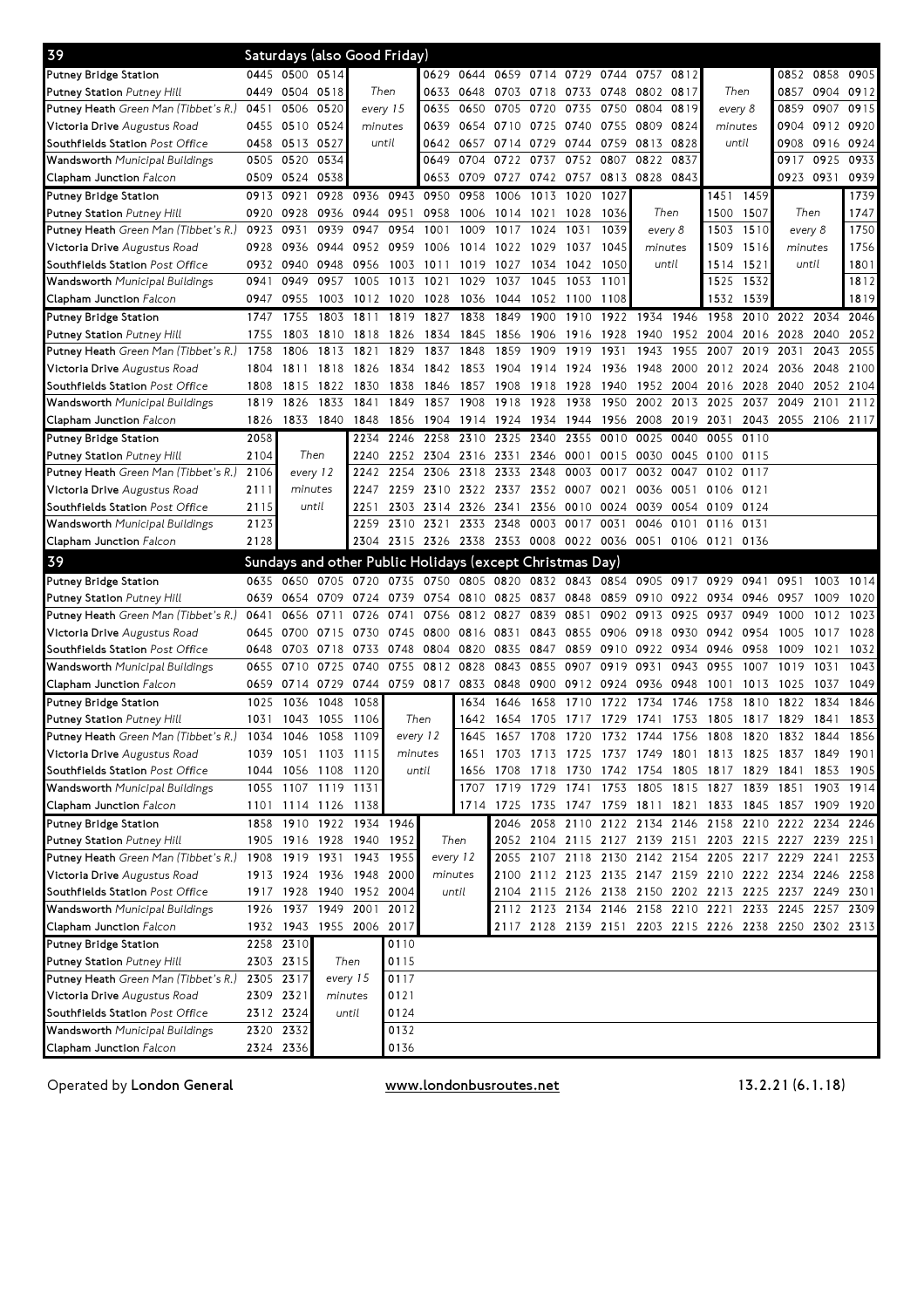## $39$  Clapham Junction – Southfields – Putney

| 39                                   |      | Mondays to Fridays |           |                |           |                                         |         |                |           |      |                |           |      |           |           |                     |       |      |
|--------------------------------------|------|--------------------|-----------|----------------|-----------|-----------------------------------------|---------|----------------|-----------|------|----------------|-----------|------|-----------|-----------|---------------------|-------|------|
| Clapham Junction Meyrick Arms        | 0435 |                    |           | 0450 0505 0520 |           | 0535 0550                               | 0605    |                | 0615 0625 | 0635 | 0643           | 0650      | 0657 | 0704      | 0712 0720 |                     | 0728  | 0735 |
| Wandsworth High Street               | 0441 |                    | 0456 0511 | 0526           |           | 0542 0557                               |         | 0613 0623 0633 |           | 0644 | 0652 0659      |           | 0706 | 0714 0722 |           | 0730                | 0738  | 0746 |
| Southfields Station Post Office      | 0446 | 0501               | 0516      | 0531           | 0547      | 0602                                    | 0618    | 0628           | 0639      | 0650 | 0658           | 0705      | 0713 | 0721      | 0729      | 0737                | 0745  | 0753 |
| Victoria Drive Augustus Road         | 0449 | 0504               | 0519      | 0534           | 0550      | 0606                                    | 0622    |                | 0632 0643 |      | 0654 0702 0710 |           | 0718 | 0726      | 0734      | 0742                | 0750  | 0758 |
| Putney Heath Green Man (Putney Hill) | 0455 | 0510               | 0525      | 0541           | 0557      | 0613                                    | 0629    | 0640 0651      |           |      | 0702 0712      | 0720      | 0728 | 0736      | 0744      | 0752                | 0800  | 0808 |
| Putney Station Putney Hill           | 0458 | 0513               | 0528      | 0545           | 0601      | 0618                                    | 0634    | 0646           | 0658      | 0710 | 0720           | 0728      | 0736 | 0744      | 0752      | 0800                | 0808  | 0816 |
| Putney Bridge Station                |      | 0502 0517          | 0532      | 0549           | 0606      | 0623                                    | 0641    | 0653           | 0706      | 0719 | 0729           | 0737      | 0745 | 0753      | 0801      | 0809                | 0817  | 0825 |
| Clapham Junction Meyrick Arms        | 0743 | 0750               | 0757      | 0805           | 0813      | 0821                                    | 0829    | 0837           | 0845      | 0853 | 0902           | 0910      | 0918 | 0926      | 0935      | 0944                |       | 1128 |
| Wandsworth High Street               | 0754 | 0801               | 0808      | 0816           | 0824      | 0832                                    | 0840    | 0848           | 0856      | 0904 | 0913           | 0921      | 0929 | 0937      | 0946      | 0955                | Then  | 1139 |
| Southfields Station Post Office      | 0801 | 0808               | 0815      | 0823           | 0831      | 0839                                    | 0847    | 0855           | 0903      | 0911 | 0920           | 0928      | 0936 | 0944      | 0953      | 1002                | every | 1146 |
| Victoria Drive Augustus Road         | 0806 | 0813               | 0820      | 0828           | 0836      | 0844                                    | 0852    | 0900           | 0908      | 0916 | 0925           | 0933      | 0941 | 0949      | 0958      | 1007                | 8     | 1151 |
| Putney Heath Green Man (Putney Hill) | 0816 | 0823               | 0830      | 0838           | 0846      | 0854                                    | 0902    | 0909           | 0917      | 0925 | 0934           | 0942      | 0950 | 0958      | 1007      | 1015                | mins. | 1159 |
| Putney Station Putney Hill           | 0824 | 0831               | 0837      | 0845           | 0853      | 0901                                    | 0908    | 0915           | 0923      | 0931 | 0940           | 0948      | 0956 | 1004      | 1012      | 1020                | until | 1204 |
| Putney Bridge Station                | 0833 | 0839               | 0845      | 0853           | 0901      | 0909                                    |         | 0916 0923 0931 |           | 0939 | 0947           | 0955      | 1003 | 1011      | 1019      | 1027                |       | 1211 |
| Clapham Junction Meyrick Arms        | 1137 | 1146               | 1154      | 1202           | 1210      | 1217                                    |         |                | 1401      | 1409 | 1417           | 1425      | 1433 | 1440      | 1447      |                     |       | 1527 |
| Wandsworth High Street               | 1148 | 1157               | 1205      | 1213           | 1221      | 1229                                    | Then    |                | 1413      | 1421 | 1429           | 1437      | 1445 | 1452      | 1459      | Then                |       | 1539 |
| Southfields Station Post Office      | 1155 | 1204               | 1212      | 1220           | 1228      | 1236                                    | every 8 |                | 1420      | 1428 | 1436           | 1444      | 1452 | 1459      | 1507      | every 8             |       | 1547 |
| Victoria Drive Augustus Road         | 1200 | 1209               |           | 1217 1225      | 1233      | 1241                                    | minutes |                | 1425      | 1433 | 1441           | 1449      | 1457 | 1505      | 1513      | minutes             |       | 1553 |
| Putney Heath Green Man (Putney Hill) | 1208 | 1217               | 1225      | 1233           | 1241      | 1249                                    |         | until          | 1433      | 1442 | 1450           | 1458      | 1506 | 1514      | 1522      |                     | until | 1602 |
| Putney Station Putney Hill           | 1213 | 1221               | 1229      | 1237           | 1245      | 1253                                    |         |                | 1437      | 1446 | 1454           | 1502      | 1510 | 1518      | 1526      |                     |       | 1606 |
| Putney Bridge Station                | 1219 | 1227 1235          |           | 1243           | 1251      | 1259                                    |         |                | 1443      | 1452 | 1500           | 1508      | 1516 | 1524      | 1532      |                     |       | 1612 |
| Clapham Junction Meyrick Arms        | 1534 |                    |           | 1734           | 1742      | 1750                                    | 1758    | 1806           | 1814      | 1822 | 1830           | 1838      | 1846 | 1854      | 1902      | 1910                | 1918  | 1926 |
| Wandsworth High Street               | 1546 | Then               |           | 1746           | 1754      | 1802                                    | 1810    | 1818           | 1826      | 1834 | 1842           | 1850      | 1858 | 1906      | 1913      | 1921                | 1929  | 1937 |
| Southfields Station Post Office      | 1554 | every 8            |           | 1754           | 1802      | 1810                                    | 1818    | 1826           | 1834      | 1841 | 1849           | 1857      | 1905 | 1913      | 1920      | 1928                | 1936  | 1944 |
| Victoria Drive Augustus Road         | 1600 | minutes            |           | 1800           | 1808      | 1815                                    | 1823    | 1831           | 1839      | 1846 | 1854           | 1902      | 1910 | 1918      | 1925      | 1933                | 1941  | 1949 |
| Putney Heath Green Man (Putney Hill) | 1609 |                    | until     | 1809           | 1817      | 1823                                    | 1831    | 1839           | 1847      | 1854 | 1902           | 1910      | 1918 | 1926      | 1933      | 1941                | 1949  | 1957 |
| Putney Station Putney Hill           | 1614 |                    |           | 1814           | 1821      | 1827                                    | 1835    | 1843           | 1851      | 1858 | 1906           | 1914      | 1922 | 1930      | 1936      | 1944                | 1952  | 2000 |
| Putney Bridge Station                | 1620 |                    |           | 1820           | 1827      | 1832                                    | 1840    | 1848           | 1856      | 1903 | 1911           | 1919      | 1927 | 1935      | 1941      | 1949                | 1957  | 2005 |
| Clapham Junction Meyrick Arms        | 1937 | 1947               | 1957      | 2010           | 2022      | 2034                                    | 2046    | 2058           | 2110      | 2122 | 2134           | 2146      | 2158 | 2210      | 2222      | 2234                | 2246  | 2258 |
| Wandsworth High Street               | 1948 | 1958               | 2008      | 2021           | 2033      | 2045                                    | 2057    | 2109           | 2119      | 2131 | 2143           | 2155      | 2207 | 2218      | 2230      | 2242                | 2254  | 2306 |
| Southfields Station Post Office      | 1955 | 2005               | 2015      | 2027           | 2039      | 2051                                    | 2103    | 2115           | 2125      | 2137 | 2149           | 2201      | 2213 | 2224      | 2236      | 2248                | 2300  | 2311 |
| <b>Victoria Drive</b> Augustus Road  | 2000 | 2010               | 2020      | 2032           | 2044      | 2056                                    | 2108    |                | 2119 2129 | 2141 |                | 2153 2205 | 2217 | 2228      | 2240      | 2252 2304           |       | 2315 |
| Putney Heath Green Man (Putney Hill) | 2008 | 2017               | 2027      | 2039           | 2051      | 2103                                    | 2115    | 2126           | 2136      | 2148 | 2200           | 2212      | 2224 | 2235      | 2247      | 2259                | 2310  | 2321 |
| Putney Station Putney Hill           | 2011 | 2020               | 2030      | 2042           | 2054      | 2106                                    | 2118    | 2129           | 2139      | 2151 | 2202           | 2214      | 2226 | 2237      | 2249      | 2301                | 2312  | 2323 |
| Putney Bridge Station                | 2015 | 2024               | 2034      |                | 2046 2058 | 2110 2122 2133 2142 2154 2205 2217 2229 |         |                |           |      |                |           |      | 2240      |           | 2252 2304 2315 2326 |       |      |
| Clapham Junction Meyrick Arms        | 2310 | 2322               | 2335      |                |           | 0050                                    |         |                |           |      |                |           |      |           |           |                     |       |      |
| Wandsworth High Street               | 2317 | 2329               | 2342      | Then           |           | 0057                                    |         |                |           |      |                |           |      |           |           |                     |       |      |
| Southfields Station Post Office      | 2322 | 2334               | 2347      |                | every 15  | 0102                                    |         |                |           |      |                |           |      |           |           |                     |       |      |
| Victoria Drive Augustus Road         | 2326 | 2338               | 2351      | minutes        |           | 0106                                    |         |                |           |      |                |           |      |           |           |                     |       |      |
| Putney Heath Green Man (Putney Hill) | 2332 | 2344               | 2357      |                | until     | 0112                                    |         |                |           |      |                |           |      |           |           |                     |       |      |
| Putney Station Putney Hill           | 2334 | 2346               | 2359      |                |           | 0114                                    |         |                |           |      |                |           |      |           |           |                     |       |      |
| Putney Bridge Station                | 2337 | 2349 0002          |           |                |           | 0117                                    |         |                |           |      |                |           |      |           |           |                     |       |      |